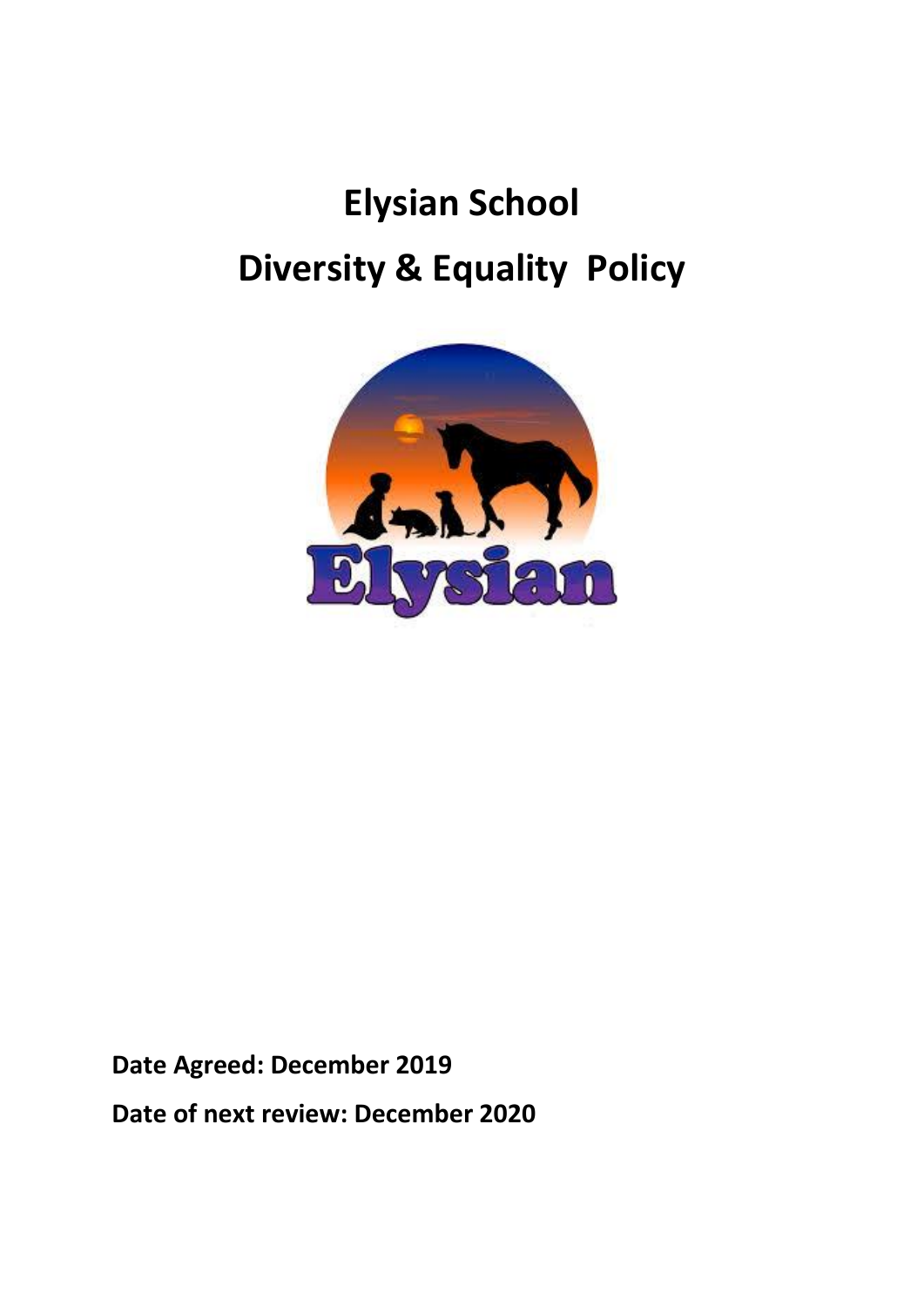#### **Policy Statement**

We believe that all pupils and members of staff should have the opportunity to fulfil their potential whatever their background, identity and circumstance. We are committed to creating a community that recognises and celebrates difference within a culture of respect, tolerance and co-operation. We appreciate that a culture which promotes equality will create a positive environment and a shared sense of belonging for all who work, learn and use the services of our school. We are committed to ensuring equality of education and opportunity for all students, staff, parents and carers receiving services from Elysian School, irrespective of race, gender, disability, age, faith or religion or socio-economic background. We aim to develop a culture of inclusion and diversity in which all those connected to the school feel proud of their identity and are able to participate fully in school life.

The achievement of students will be monitored by race, gender and disability and we will use this data to support students, raise standards and ensure inclusive teaching. We will tackle discrimination by the positive promotion of equality, challenging bullying and stereotypes and creating an environment which champions respect for all. We believe that diversity is a strength, which should be respected and celebrated by all those who learn, teach and visit here.

#### 2. **Inclusion in Action**

As well as the specific actions set out beneath this plan, the school operates equality of opportunity in its day to day practice in the following ways.

## **Teaching, Learning and the Curriculum**

We aim to provide all our students with the opportunity to succeed, to have a 'can do' attitude and to reach their full potential. To do this, we will:

- Use collated data to improve the ways in which we provide support to individuals and groups of students.
- Support and promote British Values in our teaching and around the school in the 5 key areas of; Democracy, Rule of Law, Individual liberty, Mutual respect and Tolerance of different faiths and beliefs.
- Have a strong commitment to the personal and social development of all pupils. The school vision and values, put together by all the staff, supports spiritual, moral, social and cultural characteristics in all pupils.
- Monitor achievement data by ethnicity, gender and disability, as well as whether students are Looked After or are in receipt of Pupil Premium and implement interventions and teaching strategies to fill any gaps.
- Take account of the assessment information of all students when planning for future learning and setting challenging targets.
- Ensure equality of access for all students and prepare them for life in a diverse society.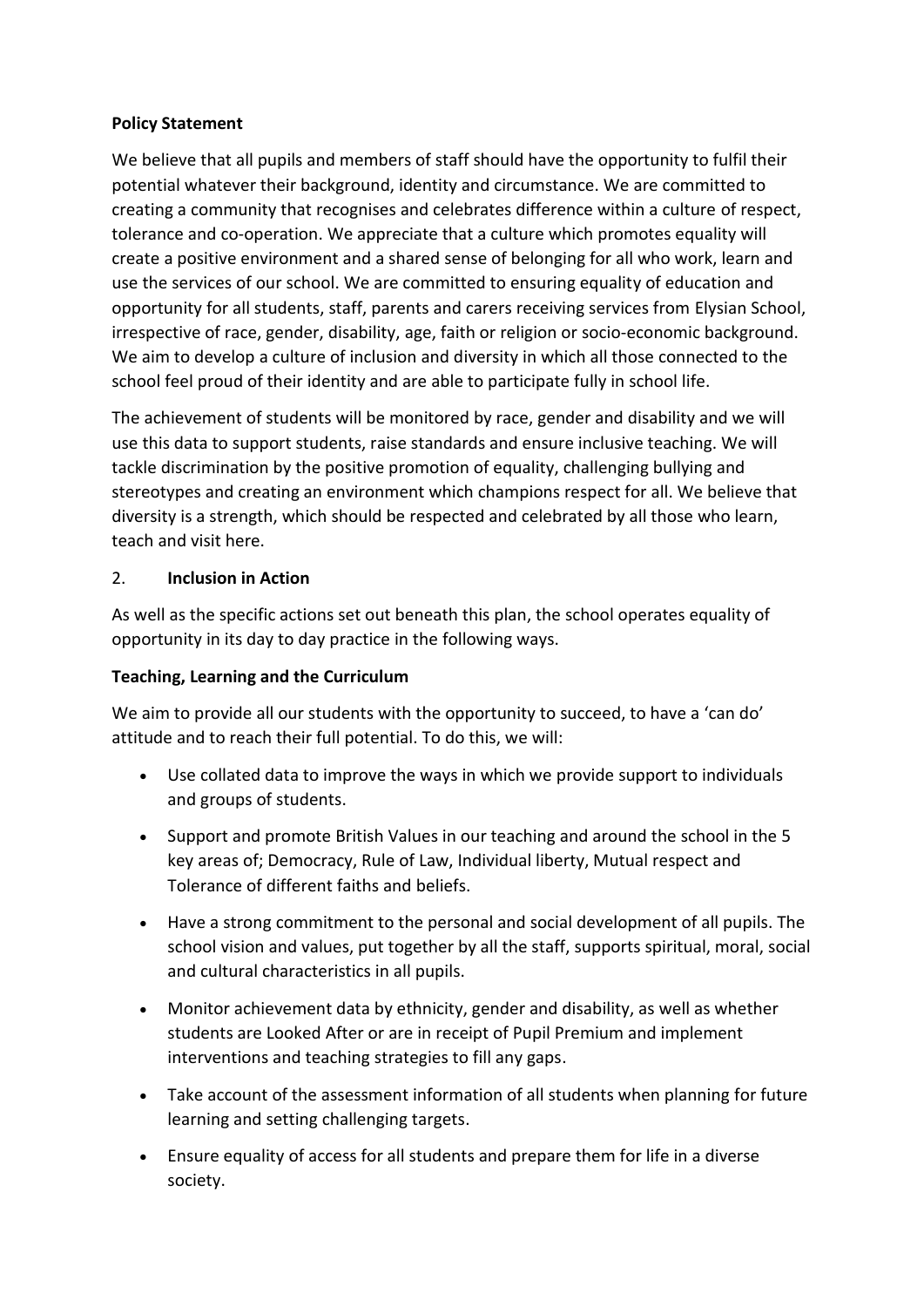- Include culturally diverse topics as part of the curriculum offer and use pupils culture as recognisable and meaningful way to engage in learning.
- Use materials that reflect the diversity of the school, population and local, national and international community in terms of race, gender and disability, without stereotyping.
- Promote attitudes and values that will challenge discriminatory behaviour.
- Provide opportunities for students to appreciate their own culture and celebrate the diversity of other cultures.
- Seek to involve all parents in supporting their child's education.
- Encouraging classroom and staff discussions of equality issues which reflect on social stereotypes, expectations and the impact on learning;
- Include teaching and classroom-based approaches appropriate for the whole school, which are inclusive and reflective of our students and their needs.

## **Admissions and Exclusions**

Our admissions arrangements are fair and transparent, and do not discriminate on race, gender, disability or socio-economic factors. Our admissions policy can be found on the school's website.

We will closely monitor exclusions to avoid any potential adverse impact and ensure any discrepancies are identified and dealt with.

## 3. **Equal Opportunities for Staff**

We are committed to the implementation of equal opportunities principles and the monitoring and active promotion of equality in all aspects of staffing and employment.

All staff appointments and promotions are made on the basis of merit and ability and in compliance with the law. However, we are concerned to ensure wherever possible that the staffing of the school reflects the diversity of our community.

#### **Employer duties**

As an employer we ensure that we eliminate discrimination and harassment in our employment practice and actively promote equality across all groups within our workforce.

Equality aspects such as gender, race, disability, sexual orientation, gender re-assignment and faith or religion are considered when appointing staff and particularly when allocating Teaching and Learning Responsibilities (TLR) or re evaluating staff structures, to ensure decisions are free of discrimination.

Actions to ensure this commitment is met include:

- Monitoring recruitment and retention including bullying and harassment of staff
- Continued professional development opportunities for all staff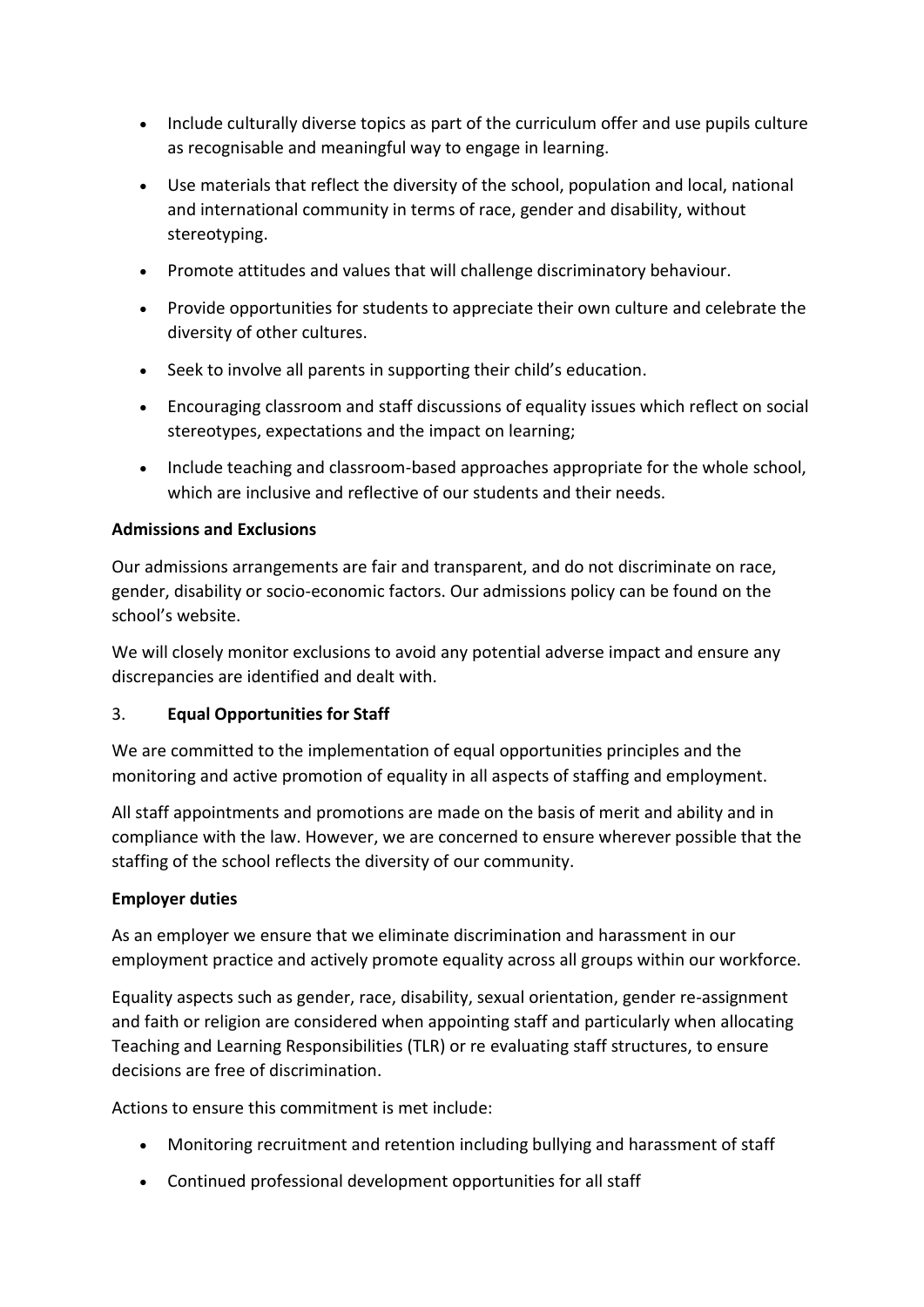• Senior Leadership Team support to ensure equality of opportunity for all

## 4. **Equality and the law**

## **EQUALITY ACT 2010**

A new Equality Act came into force in October 2010. The Equality Act brings together over 116 separate pieces of legislation into one single Act. Combined, they make up a new Act that provides a legal framework to protect the rights of individuals and advance equality of opportunity for all.

The Act simplifies, strengthens and harmonises the current legislation to provide Britain with a new discrimination law which protects individuals from unfair treatment and promotes a fair and more equal society.

The nine main pieces of legislation that have merged are:

- the Equal Pay Act 1970
- the Sex Discrimination Act 1975
- the Race Relations Act 1976
- the Disability Discrimination Act 1995
- the Employment Equality (Religion or Belief) Regulations 2003
- the Employment Equality (Sexual Orientation) Regulations 2003
- the Employment Equality (Age) Regulations 2006
- the Equality Act 2006, Part 2
- the Equality Act (Sexual Orientation) Regulations 2007

## **PUBLIC SECTOR EQUALITY DUTY 2012**

The Public Sector Equality Duty 2012 has three aims under the general duty for schools. Whilst we are independent school and therefore not obliged to follow this duty, we believe that it represents good practice. We will seek to uphold the duty in the following ways:

- 1. Eliminate unlawful discrimination, harassment and victimisation and other conduct prohibited by the Act by removing or minimising disadvantages suffered by people due to their protected characteristics.
- 2. Advance equality of opportunity between people who share a protected characteristic and those who do not by taking steps to meet the needs of protected groups where these are different from the needs of other people.
- 3. Foster good relations between people who share a protected characteristic and those who do not by encouraging people from protected groups to participate in public life of in other activities where their participation is disproportionately low.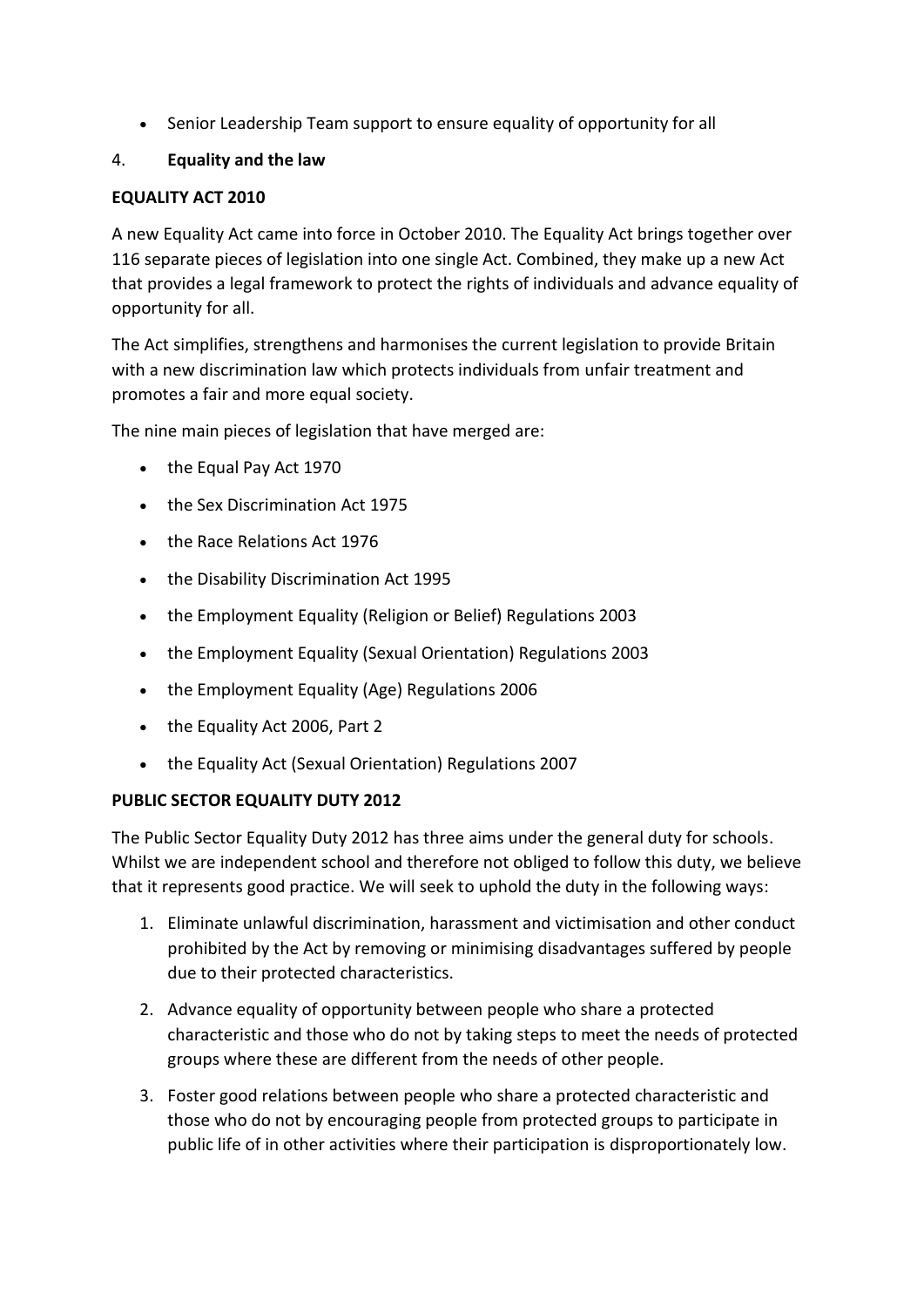To fulfil responsibilities with regard to its workforce relating to the Public Sector Equality Duty's detailed above, Elysian School will:

## **Collect and use equality information to help us to:**

- Identify key issues.
- Understand the impact of our policies, practices and decisions on people with different protected characteristics, and thereby plan them more effectively.
- Assess whether staff discriminate unlawfully when carrying out any of our functions.
- Identify what the key equality issues are for our organisation.

#### **Assess performance:**

• Benchmark our performance and processes against those of similar schools.

#### **Take action:**

- Consider taking steps to meet the needs of staff who share relevant protected characteristics.
- Identify if there are any actions we can take to avoid discrimination and harassment, advance equality of opportunity or foster good relations.
- Make informed decisions about policies and practices which are based on evidence about the impact of our activities on equality.
- Develop equality objectives to meet the specific duties.
- Have due regard to the aims of the general equality duty by ensuring that staff have appropriate information for decision-making.

We will work towards developing an equality profile of staff to help us to understand key equality issues in our workforce, including any evidence of pay gaps or 'occupational segregation' i.e. staff with certain protected characteristics being over-represented in particular roles. In addition, we note that it is likely to be useful to collect and consider information, appropriately disaggregated, about:

- recruitment and promotion
- numbers of part-time and full-time staff
- pay and remuneration
- training
- return to work of women on maternity leave
- return to work of disabled employees following sick leave relating to their disability
- appraisals
- grievances (including about harassment)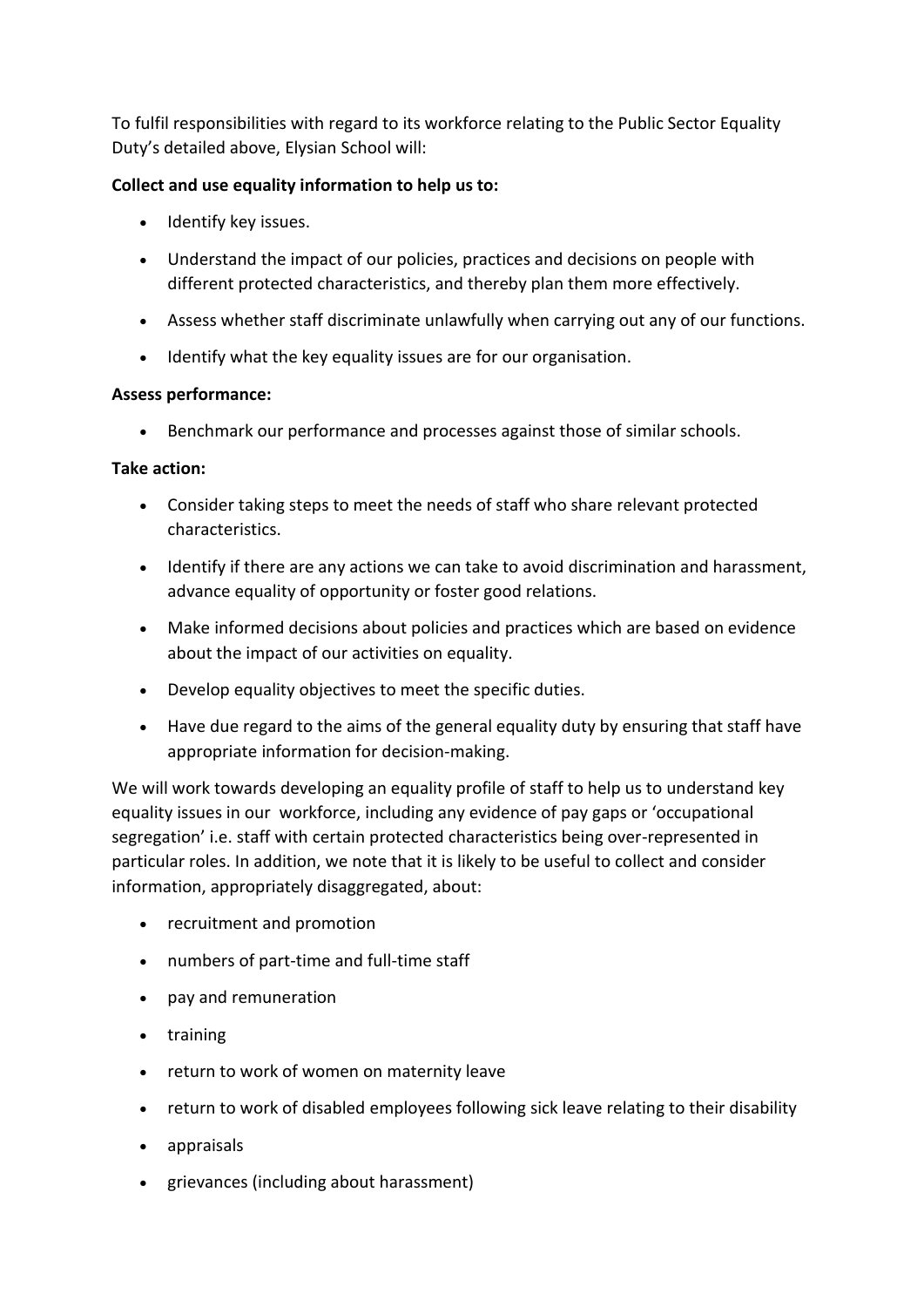- disciplinary action (including for harassment)
- dismissals and other reasons for leaving.

## **Publication of Equality Information:**

• We will collect and use enough workforce information to effectively meet the general equality duty. Where relevant and proportionate we will publish on our website some information about the impact of our employment functions on people with the different protected characteristics in order to demonstrate compliance with the general equality duty.

## **4a. Race Equality**

We recognise that hate incidents or prejudice based bullying behaviour is driven by negative assumptions, stereotypes or misinformation. These are then directed against an individual or group, based on difference (real or perceived), and linked to, for example, racism, homophobia, negative views of disabled people or sexism.

Under our specific Race Equality duty we will:

- Continue to take action to prevent, challenge and eliminate any prejudice based bullying behaviour using external agencies, e.g. Stand Against Racism Incidents (SARI);
- Continue to provide students with the opportunity to explore diversity and celebrate difference through our curriculum;
- Record all hate incidents and prejudice based bullying, identifying trends and patterns to inform appropriate responses in terms of support for victims and their families, sanctions and support for perpetrators and their families and education for our children and young people;
- Assess the impact of our policies, including this Plan, on students, staff and parents by ethnicity including, in particular, the achievement levels of these students;
- Monitor the impact our plans and policies have on such students, staff and parents towards raising the achievement of minority ethnic groups;
- Continue to comply with the Local Authorities reporting procedures.
- Continue to comply with the Local Authority Equal Opportunities Policy during recruitment processes.

## **4b. Disability Definition of disability**

The Equalities Act 2010 states:

A person (P) has a disability if-

(a) P has a physical or mental impairment, and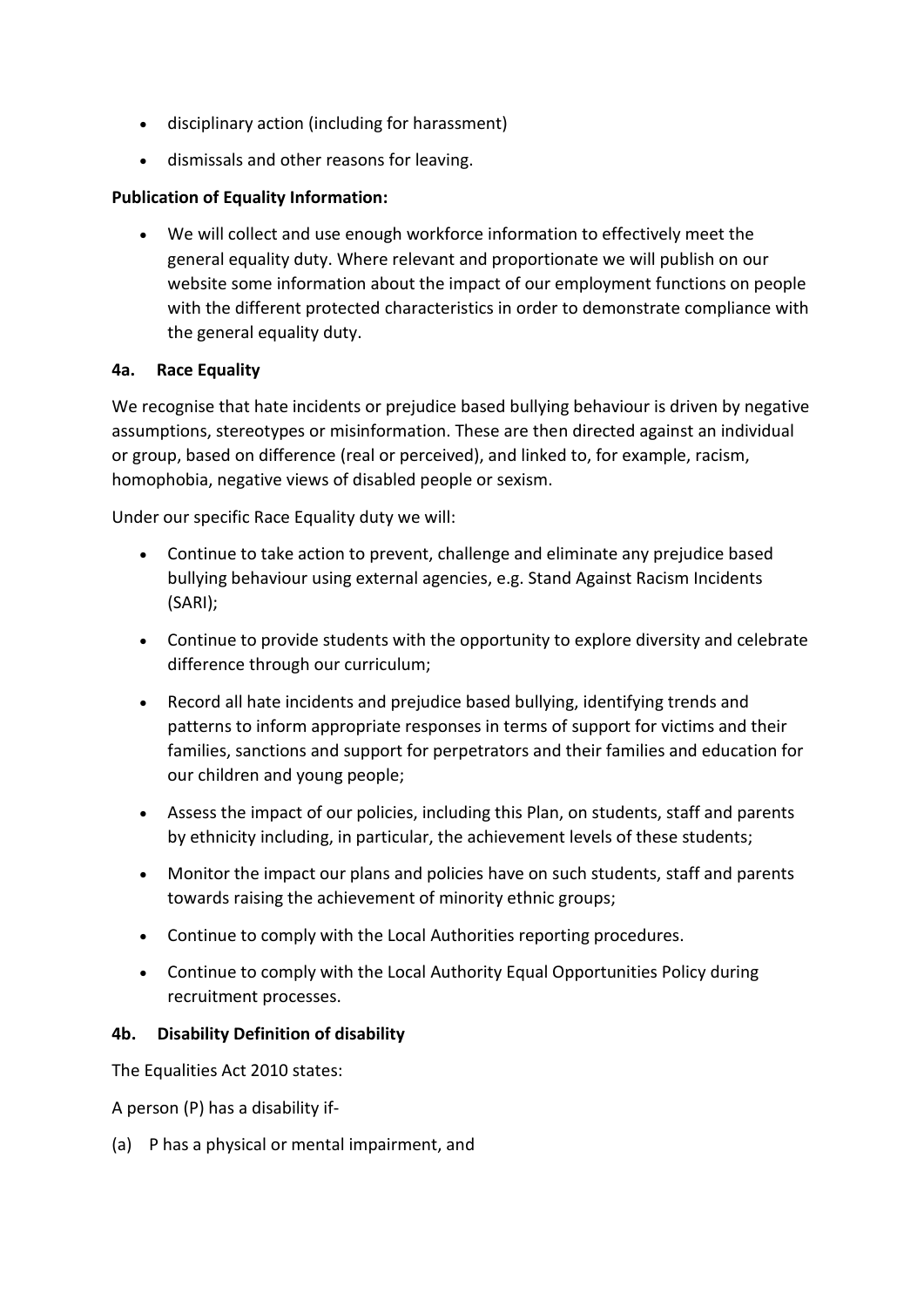(b) the impairment has a substantial and long-term adverse effect on P's ability to carry out normal day-today activities.

Under our specific duty we will:

- Provide a warm, bright, friendly and welcoming environment for all;
- Create an environment which is considerate to the health and safety of all;
- Provide adaptations designed to ensure equality of access for all to most parts of the school;
- Create play areas which are bright, pleasant & safe to use & take account of individual need;
- Ensure all teaching and learning takes account of our inclusion principles and every member of the school community is expected to promote and demonstrate inclusive behaviour;
- Ensure students are supported, planned for, and able to reach their full potential;

## **4c. Gender Equality**

Under our specific duty we will continue to:

- Ensure that there is equality when recruiting staff at all levels.
- Benefit from a mixed gender workforce.

# **4d. Sexual Orientation**

Legislation makes discrimination unlawful in the area of goods, facilities and services on grounds of sexual orientation. For schools this means admissions, benefits and services for students and treatment of students.

# **4e. Community Cohesion**

We will promote community cohesion. Community cohesion encompasses promoting good relations between students from different races, faiths, beliefs and socio-economic backgrounds at a local, national and international level. It aims to foster links between those who share protected characteristics and between those who do not.

# 5. **Consultation and Involvement**

We will regularly consult with staff, parents, the Management Committee and pupils on this policy. We will do this in the following ways:

- Feedback from parent questionnaires, parents /teacher information sessions;
- Input from staff surveys or through staff meetings, INSET;
- Feedback from the school council, PSHE lessons, whole school surveys;
- Issues raised in annual / EHCP reviews or Individual Education Plans;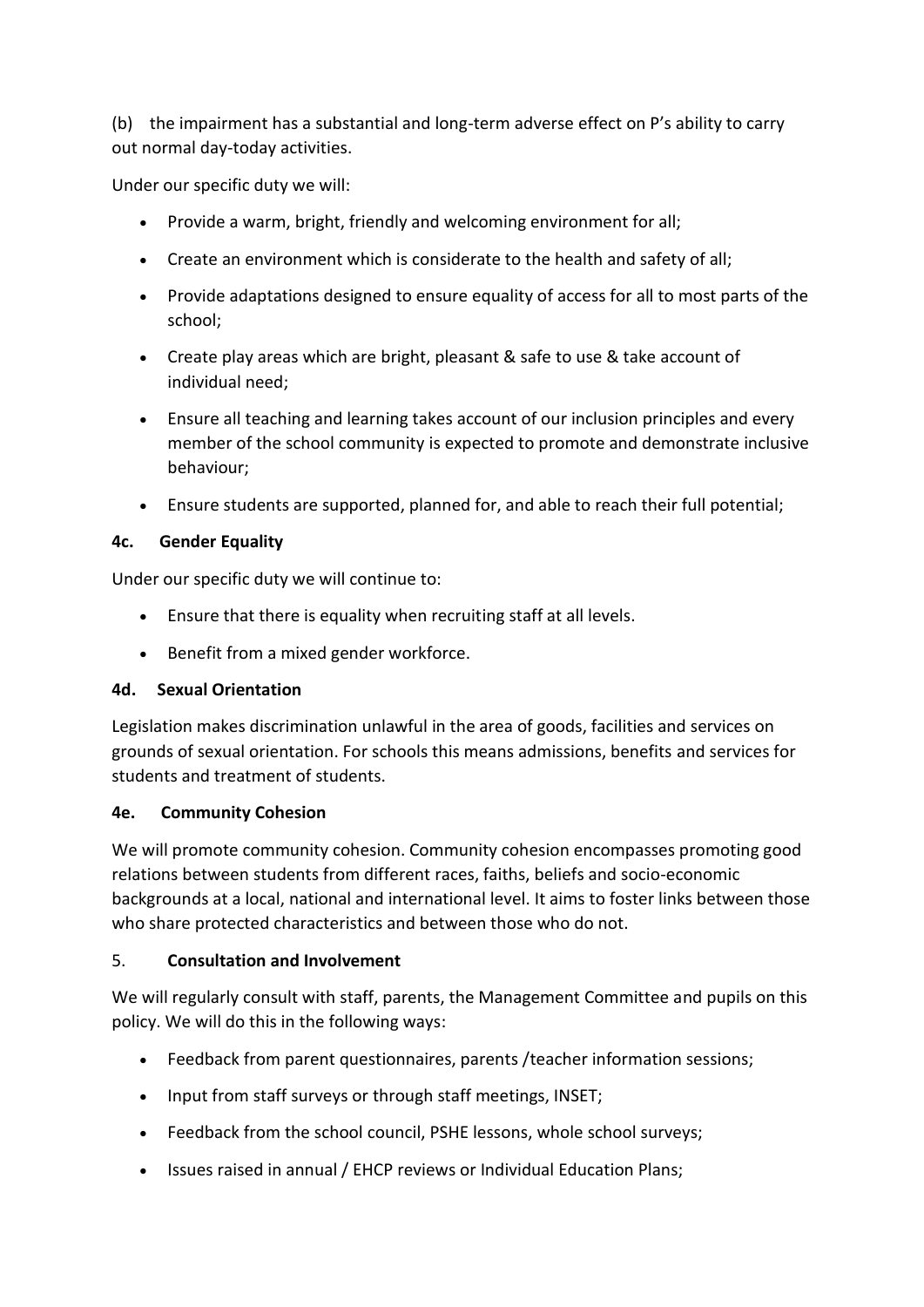• Feedback at Management Committee meetings.

## 6. **Roles and Responsibilities**

## **The role of the Management Committee**

The Management Committee will do all it can to ensure that the school is fully inclusive to students, and responsive to their needs based on all protected characteristics.

The Management Committee seeks to ensure that people are not discriminated against when applying for jobs at our school on grounds of race, gender or disability.

The Management Committee takes all reasonable steps to ensure that the school environment gives access to people with disabilities, and also strive to make school communications as inclusive as possible for parents, carers and pupils.

The Management Committee welcome all applications to join the school, whatever a child's socio-economic background, race, gender or disability.

The Management Committee ensures that no child is discriminated against whilst in our school on account of any protected characteristic.

## **The role of the Head of Education**

It is the Head of Education's role to implement the school's Equality Plan and is supported by the Management Committee in doing so.

It is the Head of Education's role to ensure that all staff are aware of the Equality Plan, and that teachers apply these guidelines fairly in all situations.

The Head of Education ensures that all appointment panels give due regard to this plan, to ensure no-one is discriminated against during recruitment processes.

The Head of Education promotes the principle of equal opportunity when developing the curriculum, and promotes respect for other people and equal opportunities to participate in all aspects of school life.

The Head of Education treats all incidents of unfair treatment and any incidents of bullying or discrimination, including racist incidents, with due seriousness.

The Head of Education ensures that there are links between the requirements of this policy and the School Improvement Plan.

# **The role of all staff: teaching and non-teaching**

All staff will ensure that all students are treated fairly, equally and with respect, and will maintain awareness of the school's Equality Plan.

All staff will strive to provide material that gives positive images based on race, gender and disability, and challenges stereotypical images.

All staff will challenge any incidents of prejudice, racism, homophobia and transphobia, and record any serious incidents, drawing them to the attention of the Headteacher.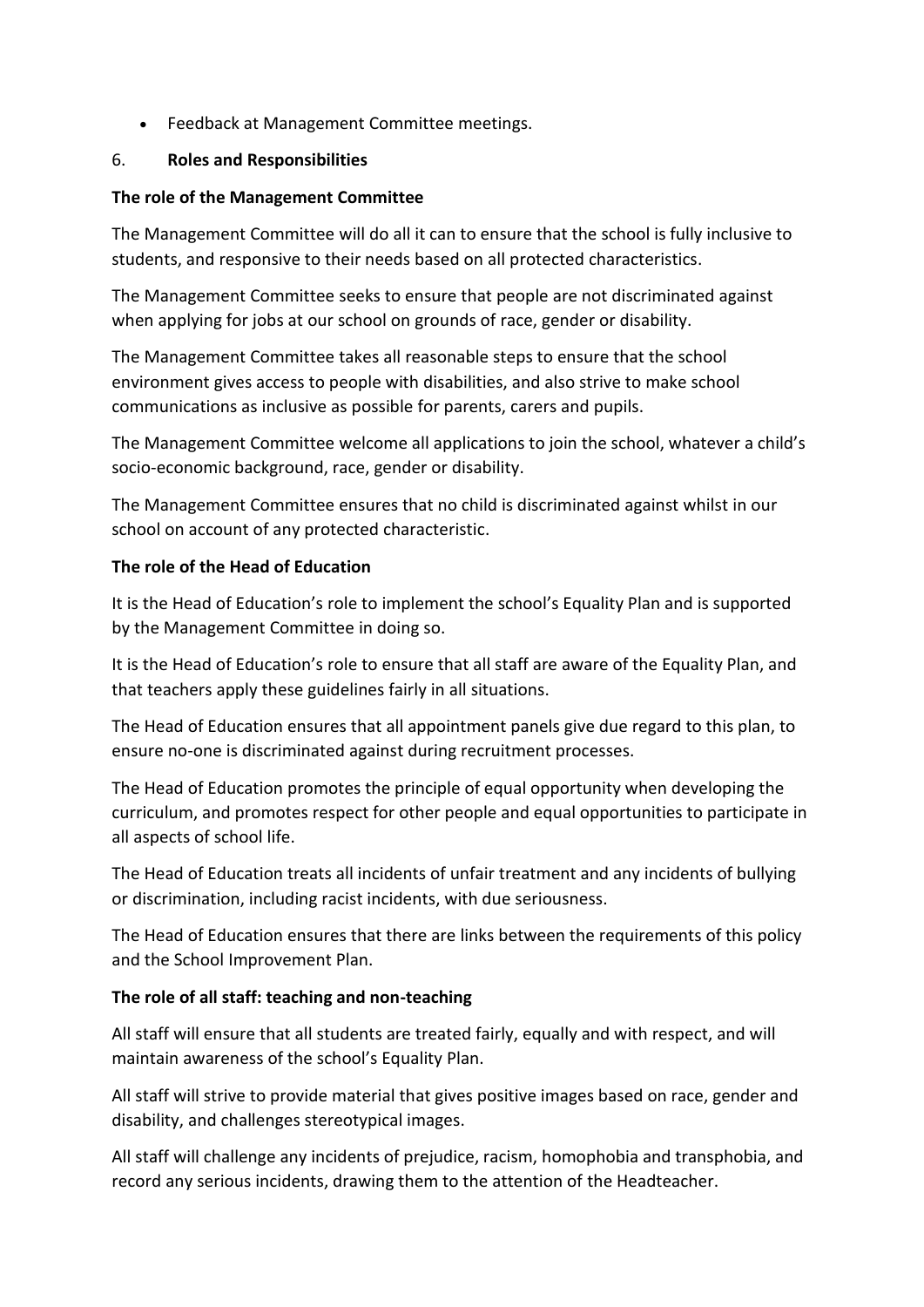Teachers support the work of ancillary or support staff and encourage them to intervene in a positive way against any discriminatory incidents.

## 7. **Tackling discrimination**

Harassment on account of race, gender, disability or sexual orientation is unacceptable and is not tolerated within the school environment.

All staff are expected to deal with any discriminatory incidents that may occur. They are expected to know how to identify and challenge prejudice and stereotyping; and to support the full range of diverse needs according to a student's individual circumstances.

Racist and homophobic incidents and other incidents of harassment or bullying are dealt with by the member of staff present, escalating to a class teacher/ Head of Education where necessary. All incidents are reported to the Head of Education and racist incidents are reported to the Management Committee.

## **What is a discriminatory incident?**

Harassment on grounds of race, gender, disability, sexual orientation or other factors such as socio-economic status, can take many forms including verbal or physical abuse, name calling, exclusion from groups and games, unwanted looks or comments, jokes and graffiti.

A racist incident is defined by the Stephen Lawrence Inquiry Report (1999) as:

*'any incident which is perceived to be racist by the victim or any other person'.*

# **Types of discriminatory incident**

Types of discriminatory incidents that can occur are:

- Physical assault against a person or group because of their colour, ethnicity, nationality, disability, sexual orientation or gender;
- Use of derogatory names, insults and jokes;
- Racist, sexist, homophobic or discriminatory graffiti;
- Provocative behaviour such as wearing racist, sexist, homophobic or discriminatory badges or insignia;
- Bringing discriminatory material into schooI;
- Verbal abuse and threats;
- Incitement of others to discriminate due to race, disability, gender or sexual orientation;
- Discriminatory comments in the course of discussion;
- Attempts to recruit others to discriminatory organisations and groups;
- Ridicule of an individual for difference e.g. food, music, religion, dress etc;